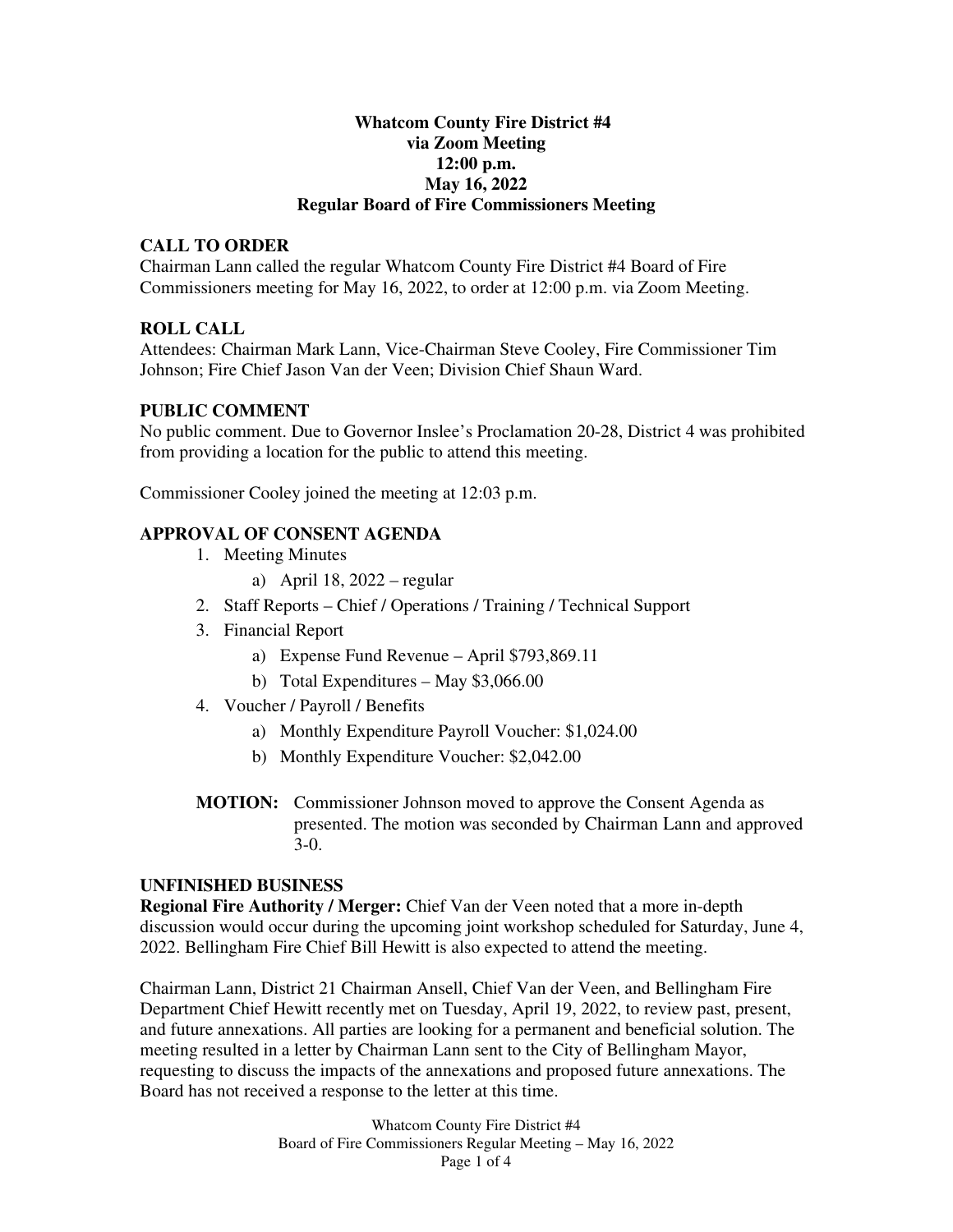Chief Van der Veen noted that the district's attorney Joe Quinn is also being kept in the loop.

District 7 may also join the discussion at some point in the future.

**Britton Loop Station 12 Maintenance:** Chief Ward provided information regarding the maintenance needs at Britton Loop Station 12.

The district has received three bids for painting and repairs to Britton Loop Station. Two of the bids are for paint only.

| <b>Bid One</b>    | <b>Bid Two</b>         | <b>Bid Three</b>  |
|-------------------|------------------------|-------------------|
| Paint and Repairs | Painting Only          | Painting Only     |
| \$111,396.17      | Building A \$39,113.6  | Building A \$2200 |
|                   | Building B \$22,401.92 | Building B \$5800 |

Chief Ward plans to request additional bids for repairs. Formal proposals and repair alternatives will be presented for consideration and recommendations during the next meeting.

Chief Ward noted that since the gutters on both stations were custom-built, they cannot be repaired but will need to be replaced by sections as needed.

The Britton Loop training tower will also need additional repairs in the future.

It was also noted that acquiring the needed paint and materials might be challenging and would also be a factor in the decision.

Chief Van der Veen noted that with Basic Life Support (BLS) transports increase this year, there is no need to dip into the revenue fund to pay for the contract for services with North Whatcom Fire and Rescue. Chairman Lann emphasized that the difficult personnel decision made last year has aided in balancing the budget.

Vice-Chairman Cooley stated that he wanted to protect the public's investment in Britton Loop Station 12.

**Smith Rd. Station 13:** Chief Van der Veen continues discussions with the Department of Natural Resources (DNR) regarding leasing Smith Rd. Station 13.

**Britton Loop Station 12 Training Tower:** During the April 14, 2021, meeting, the Department of Homeland Security (DHS) proposed installing a gantry device on top of the training tower for rope insertion training. The cost of the engineering study, the device, and the installation was borne by the DHS and is now complete.

Groups utilizing the system include DHS, Sheriff, Customs and Border Patrol, and the Bellingham Police Department.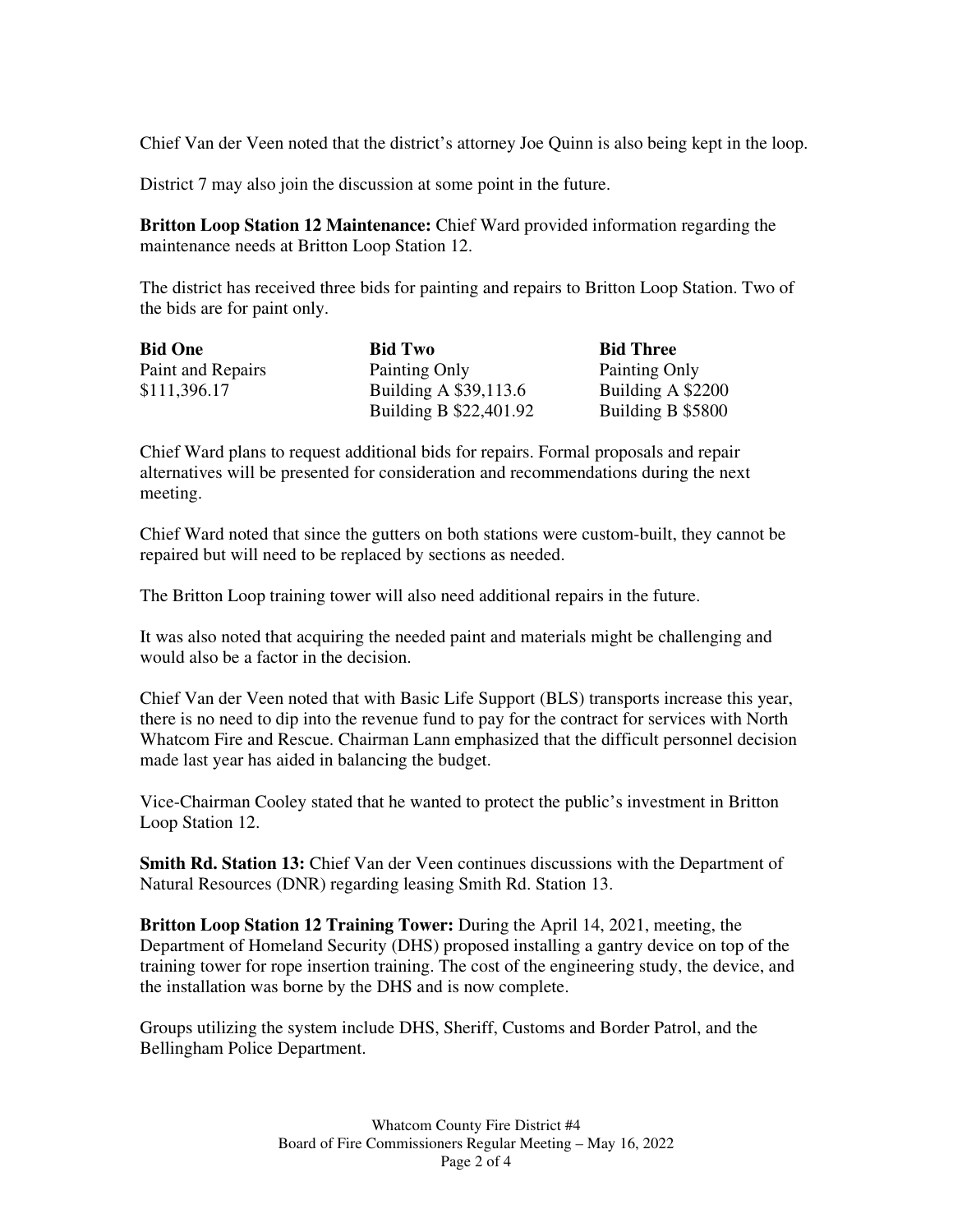# **NEW BUSINESS**

**In-Person Board Meetings:** Per Attorney Joe Quinn's correspondence in the board packet, Chief Van der Veen noted that as of June 1, 2022, board meetings are expected to return to in-person whenever possible. Past meetings have been held at Britton Loop Station 12 in the training room and included the Board, Fire Chief, Board Secretary, and any public wishing to attend. The public was also able to provide public comments during a specific section of the meeting.

Chairman Lann would like to allow the flexibility to continue to have the meetings online or in-person.

Chief Van der Veen requested that in-person meetings be held in the morning instead of noon.

Chief Van der Veen will confer with the district's attorney and disseminate pertinent information.

# **CORRESPONDENCE**

- To Mayor Seth Fleetwood re: Impact of City of Bellingham Annexations
- From Attorney Joe Quinn re: Open Public Meetings Act

## **ANNOUNCEMENT**

• **June Board Meeting Attendance Query:** All Commissioners are expected to attend the June 13 meeting.

# **AGENDA ITEMS FOR NEXT MEETING**

- Britton Loop Station 12 Maintenance
- Smith Rd. Station 13
- Future Meeting Time and Location

# **ADJOURNMENT**

**MOTION:** There being no further business, Vice-Chairman Cooley moved to adjourn the meeting at 12:35 p.m. The motion was seconded by Commissioner Johnson and approved 3-0.

Respectfully Submitted by:

Jennie Sand Board Secretary